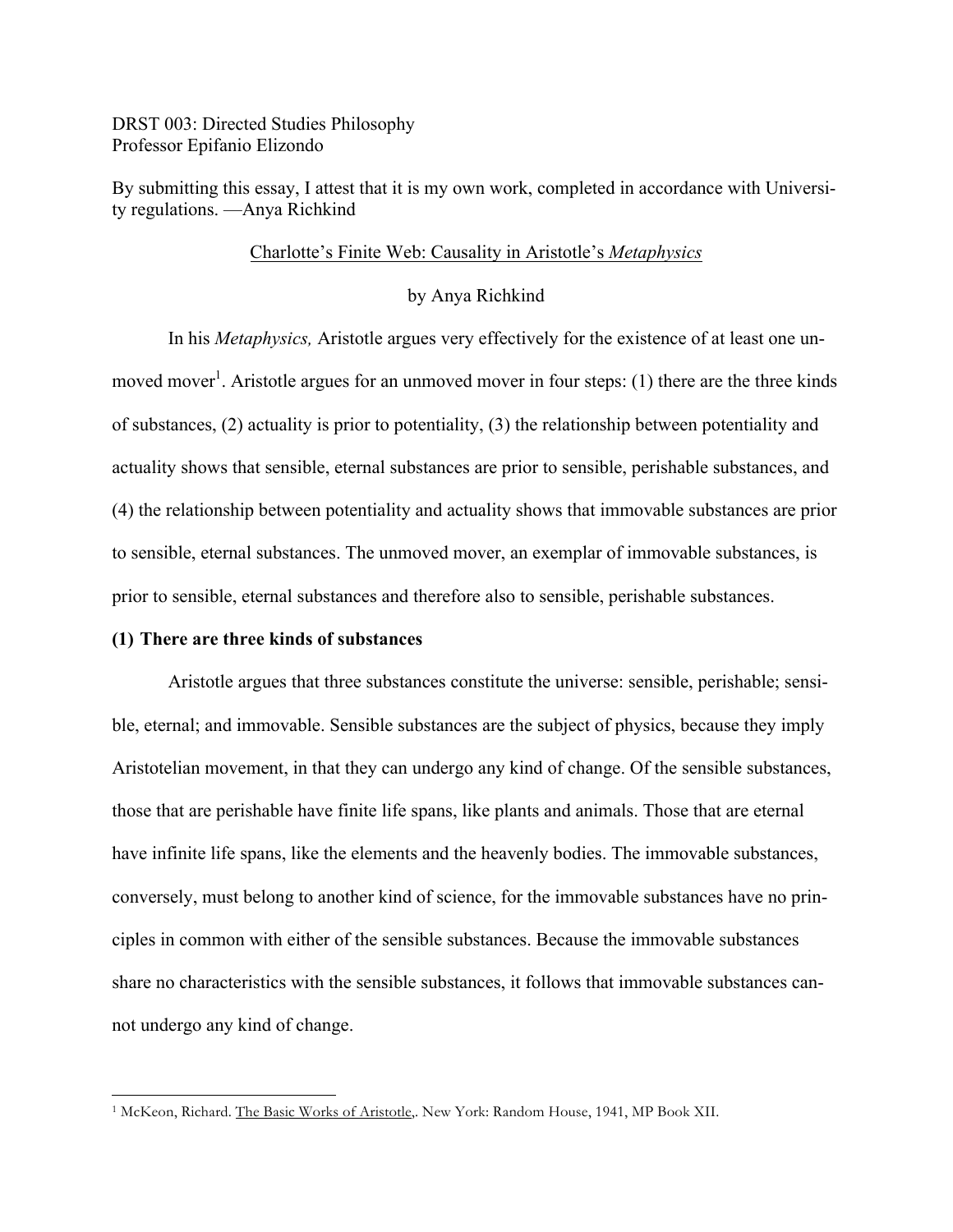# **(2) Actuality is prior to potentiality**

Aristotle's concept of  $1<sup>st</sup>$  and  $2<sup>nd</sup>$  potentialities and actualities, on a general level, is:

(A) A body that is potentially alive is the  $1<sup>st</sup>$  potentiality of that body.

- (B) A body that is actually alive is the  $2<sup>nd</sup>$  potentiality and  $1<sup>st</sup>$  actuality of that body.
- (C) A body that moves in its characteristic way is the  $2<sup>nd</sup>$  actuality of that body.

To demonstrate how this framework shows that actuality is prior to potentiality, I will discuss the lifespan of an individual chicken. Let us call this chicken "Charlotte", her rooster father "Charles", and her rooster grandfather "Charlemagne":

- (A) The unfertilized egg is the  $1<sup>st</sup>$  potentiality. Pre-conception, this egg is merely stuff that could potentially be alive.
- (B) The fertilized egg is the 1<sup>st</sup> actuality and  $2<sup>nd</sup>$  potentiality. The moment of conception when the sperm paired with the egg – is the beginning of Charlotte's life. After conception, this egg has been actualized: it is now stuff that could be Charlotte.
- (C) The fully grown chicken is the  $2<sup>nd</sup>$  actuality. Fully grown Charlotte is the most chicken-y chicken possible for Charlotte.

The efficient cause that transforms the  $1<sup>st</sup>$  potentiality (the unfertilized egg) into a  $1<sup>st</sup>$  actuality/2<sup>nd</sup> potentiality (the fertilized egg) is the sperm of Charlotte's father, Charles. Charles is the actuality that actualized Charlotte's  $1<sup>st</sup>$  potentiality. Since Charles is an actuality in himself, he is the actuality that is prior to Charlotte's potentiality. This framework can be applied to any substance that undergoes change; therefore, in all sensible substances, actuality is prior to potentiality.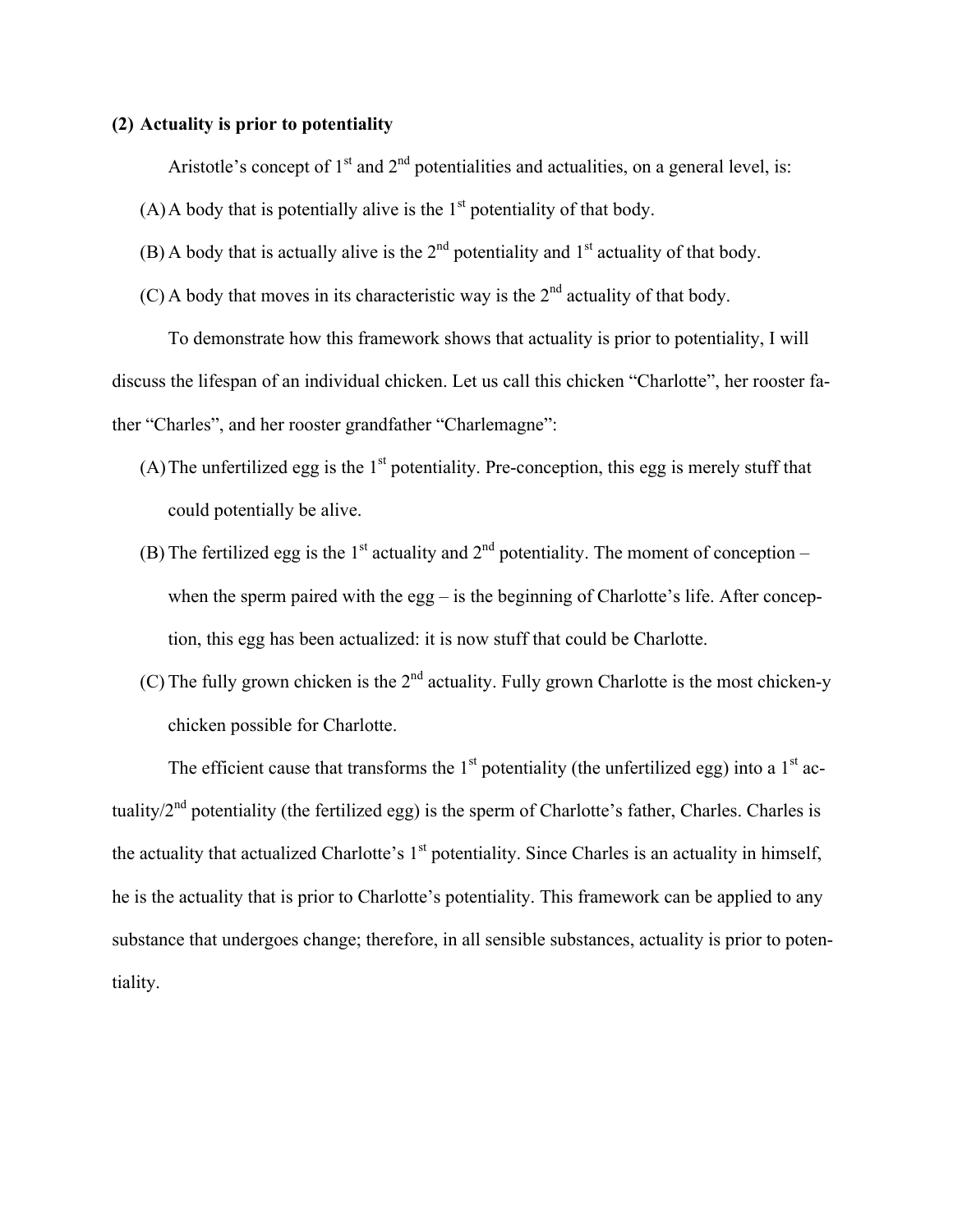### **(3) Sensible, eternal substances are prior to sensible, perishable substances**

I will demonstrate this argument in multiple steps: (A) every sensible, perishable thing is part of an infinite series of said sensible, perishable thing, and (B) this infinite series is a  $2<sup>nd</sup>$  actuality in itself, and therefore must have been preceded by a  $1<sup>st</sup>$  actuality/ $2<sup>nd</sup>$  potentiality, and (C) the efficient cause for this infinite series is the sensible, eternal substances. Therefore, sensible, eternal substances are prior to sensible, perishable substances. I will first show that every individual chicken is part of an infinite series of chickens, and then I will show that this infinite series of chickens can be explained by the sensible, eternal substances.

Returning to the chicken example, it follows that fully grown Charles (father of Charlotte), like fully grown Charlotte, was the  $2<sup>nd</sup>$  actuality of his lifespan. Therefore, Charles must have been preceded by a  $1<sup>st</sup>$  actuality/ $2<sup>nd</sup>$  potentiality, namely the fertilized egg that would later grow into fully formed Charles. This fertilized egg must have been fertilized by the sperm of Charles's father, Charlotte's grandfather, Charlemagne. Charlemagne, too, must have been preceded by a fertilized egg, that had been fertilized by the sperm of *his* father. It follows that every chicken/rooster must have been preceded by a sperm fertilizing an egg, and that sperm must have come from a preceding rooster. Therefore, the cycle of chickens must extend indefinitely backwards in time. Since chickens will always continue to birth more chickens (barring any mass chicken genocide or a freak occurrence in which chickens lose the desire to reproduce), the chicken cycle is eternal in both directions.

This entire chicken cycle can be seen as a  $2<sup>nd</sup>$  actuality, since the existence of this cycle is a change in the universe. Therefore, following Aristotle's general framework of potentialities and actualities, the actuality of the chicken cycle must have been preceded by a potentiality. One can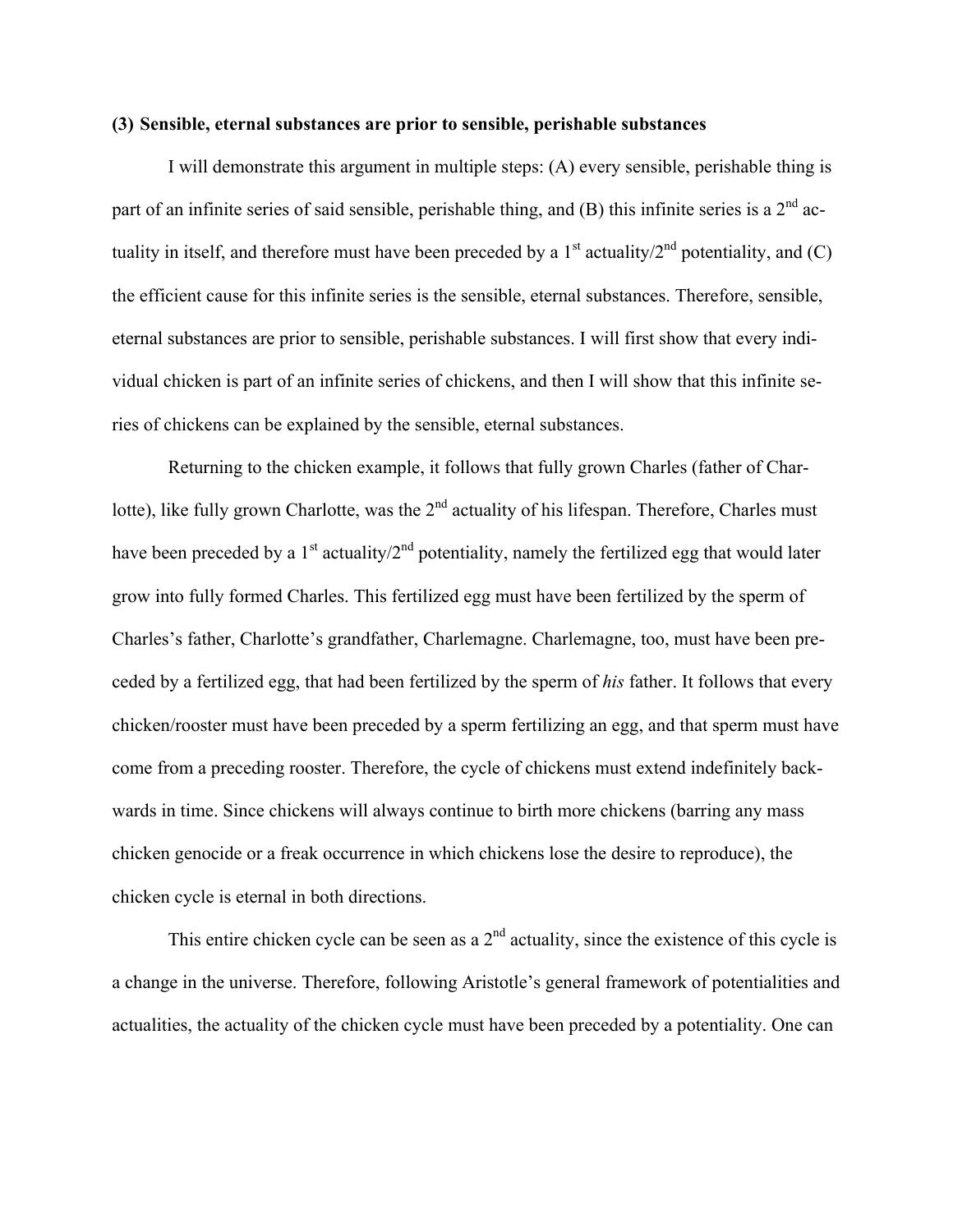call the potentiality which preceded the actuality of the chicken cycle the "chicken soul". The chicken soul is the possibility for the chicken cycle to exist.

Thus, it follows that there must be an actuality prior to this potentiality, an agent that actualizes the potentiality of the chicken soul. Aristotle claims that this agent is the heavenly bodies (planets). While in Charlotte's case, Charles's sperm actualized the change from  $1<sup>st</sup>$  potentiality to 1<sup>st</sup> actuality/ $2<sup>nd</sup>$  potentiality, in the case of the chicken soul, the heavenly bodies actualize the change from  $1<sup>st</sup>$  actuality/ $2<sup>nd</sup>$  potentiality to  $2<sup>nd</sup>$  actuality (because there is no clearly discernible 1<sup>st</sup> potentiality for the chicken cycle). By moving in circles, the heavenly bodies influence the chicken soul to turn on/off. Typically, mating seasons for animals coincide with natural season. Similarly, plant cycles slow down during the season of winter, and thrive during the season of spring.

## **(4) The immovable substances are prior to the sensible, eternal substances**

Because the movement of the heavenly bodies can also be seen as an actuality, there must exist an actuality that actualizes the potentiality of heavenly bodies. Aristotle claims that this actuality is the immovable substances. At least one of the immovable substances must be pure actuality, with explanatory power over itself. Because this pure actuality actualizes the potentiality of the heavenly bodies, without moving itself, Aristotle deems this substance the "unmoved mover", or G-d. The heavenly bodies move in their characteristic way – in circles – because of the unmoved mover, in order to be more god-like. The unmoved mover is prior to the heavenly bodies, which are prior to the perishable things. Thus, without moving itself, the unmoved mover can move all other things.

While the counterargument that the series of explanatory power could continue forever may initially seem appealing, acceptance of Aristotle's three kinds of substances – sensible, per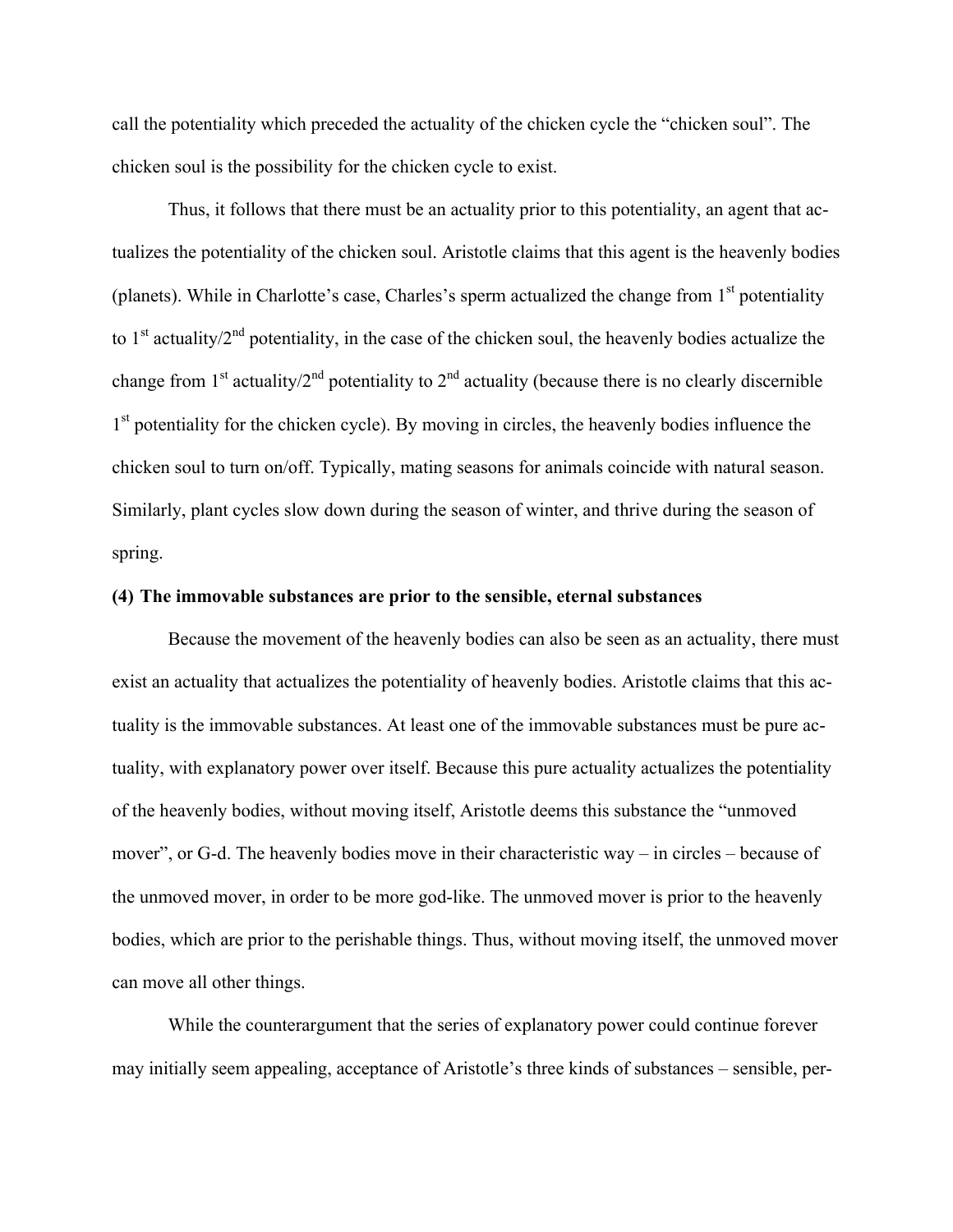ishable; sensible, eternal; and immovable – shows that the series of explanation must end with the unmoved mover. On the premise that these three substances are the only ones in our universe, there are four possibilities for explaining immovable substances:

## (A) Sensible, eternal substances have explanatory power over immovable substances,

- (B) Sensible, perishable substances have explanatory power over immovable substances,
- (C) Nothing has explanatory power over immovable substance,
- (D) Immovable substance explains itself.

Possibility (A) is impossible because immovable substances have explanatory power over sensible, eternal substances. Explanatory power works in only one direction; a substance cannot be explained by that which it explains. The impossibility of possibility (A) makes possibility (B) impossible. Since sensible, eternal substances cannot explain immovable substances, it follows that a substance explained by sensible, eternal substances also cannot explain immovable substances. According to the rationalist principle, everything must be explained by something, so possibility (C) is impossible. Therefore, by the process of elimination, possibility (D) is the only solution. Immovable substance must explain itself.

Even if one argues that Aristotle's three kinds of substances do not include all possible substances, the immovable substances would still remain at the top of the series of causality. If there were a fourth (or fifth, etc.) element that Aristotle failed to recognize, there are two possible outcomes, in terms of where that substance could fit in the series of causality: either (A) the new substance would be explained by one of the three substances already outlined, or (B) the new substance would be at the top of the chain of causality above the immovable substances, and would thus explain all the other substances. If (A) were true, the new substance would still ultimately be explained by the immovable substances. (B) cannot be true. Because any change is an